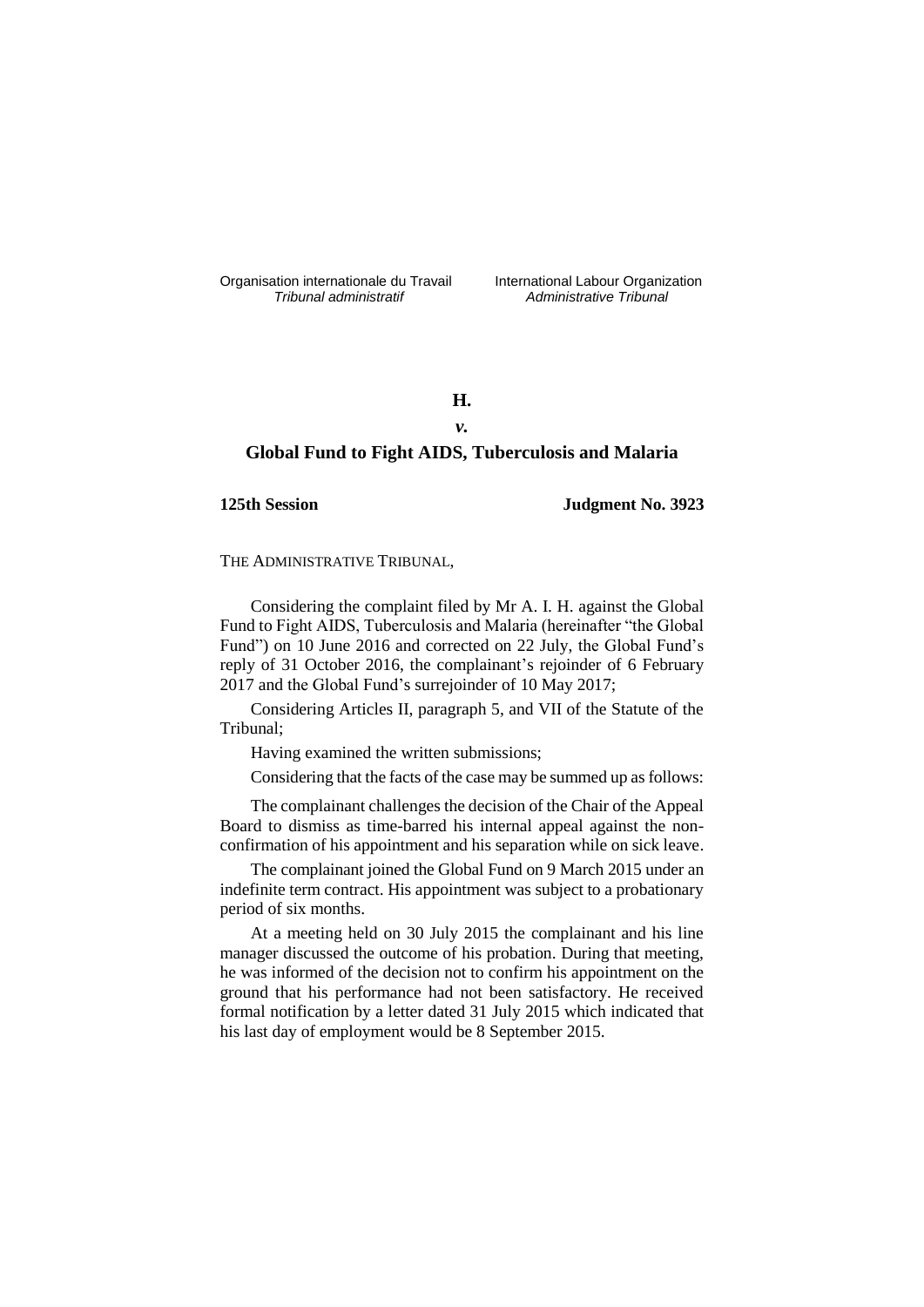On 20 August 2015 the complainant filed a first request for resolution challenging the decision not to confirm his appointment and asking the Global Fund for a 6-month extension of his probationary period from 9 September 2015.

At the request of the complainant, who claimed in late August that he was on sick leave due to a service-incurred illness, the Global Fund exceptionally extended his notice until 2 October to cover the period of his sick leave. He was examined by a medical expert to determine whether his illness was service-incurred and was informed, by a letter of 2 October, that the medical expert had concluded that his medical condition was not service-incurred.

On 14 October the complainant submitted a second request for resolution challenging the decision to separate him while on sick leave and asking for the decision to be withdrawn.

By a letter dated 20 October, which was sent electronically as an attachment to an email of the same date, the Head of the Human Resources Department dismissed the complainant's two requests for resolution as unfounded.

On 21 October the complainant acknowledged receipt of the letter and announced his intention to appeal it.

On 27 December 2015 the complainant submitted his appeal to the Global Fund Appeal Board against the decision of 20 October, alleging that he had not been able to read it until 27 October 2015 due to a lack of access to the Internet while travelling in Africa.

By a decision of 14 March 2016, which according to Section 2.2 of the Appeal Board Operating Procedures for Appeal amounts to a final decision, the Chair of the Appeal Board dismissed the complainant's appeal as irreceivable on the grounds that it had not been submitted within the 60-day time limit and that no waiver or extension of the time limit had been requested, nor was there any evidence of extraordinary circumstances. That is the impugned decision.

The complainant asks the Tribunal to set aside the impugned decision and to order his reinstatement in his former position with full retroactive effect or, in the alternative, to award him one year of gross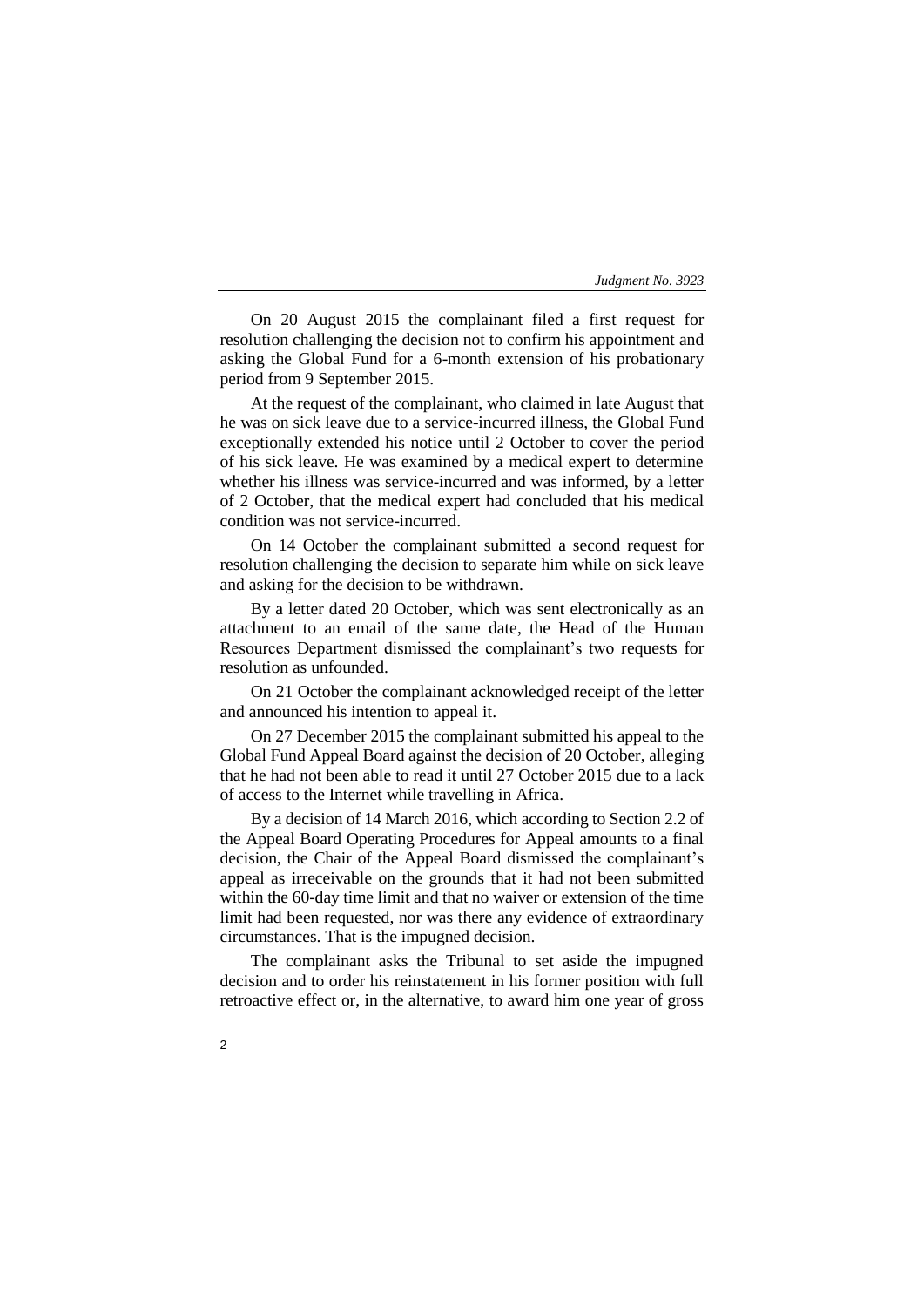salary, with all benefits and entitlements. He claims moral and exemplary damages, as well as costs, with interest on all sums awarded.

The Global Fund asks the Tribunal to reject the complaint as manifestly irreceivable and devoid of merit.

## CONSIDERATIONS

1. The complainant seeks to set aside the impugned decision of 14 March 2016, which dismissed his internal appeal as being out of time and therefore irreceivable. He had thereby appealed against the decision not to confirm his appointment on the ground of unsatisfactory performance at the end of his probationary period. The complainant had also appealed against the decision to finally terminate his appointment on 2 October 2015 on the ground that this decision was unlawfully taken when he was on sick leave. He contends, in the present complaint, that the Global Fund took those decisions in violation of its own internal rules, as well as in violation of its duty of care and of good faith owed to him as a staff member.

2. The Global Fund raises receivability as a threshold issue contending that the Appeal Board correctly found that the complainant had lodged his internal appeal outside of the 60-day time limit.

3. The Global Fund's internal rules required the complainant to lodge his appeal within 60 days of receipt of the response to his requests for resolution. Section 4 of Annex X to the Employee Handbook relevantly states:

## "**4. Appeals**

If the employee deems that the Response does not satisfactorily address the concerns raised in the Request for Resolution or if no Response is received within the applicable deadline, he/she may submit an Appeal to the Global Fund Appeal Board in accordance with its Operating Procedures for Appeal.

Such Appeal shall be submitted no later than 60 days after receipt of the Response or, where no Response is received, sixty days after the date on which it should have been received. [...]"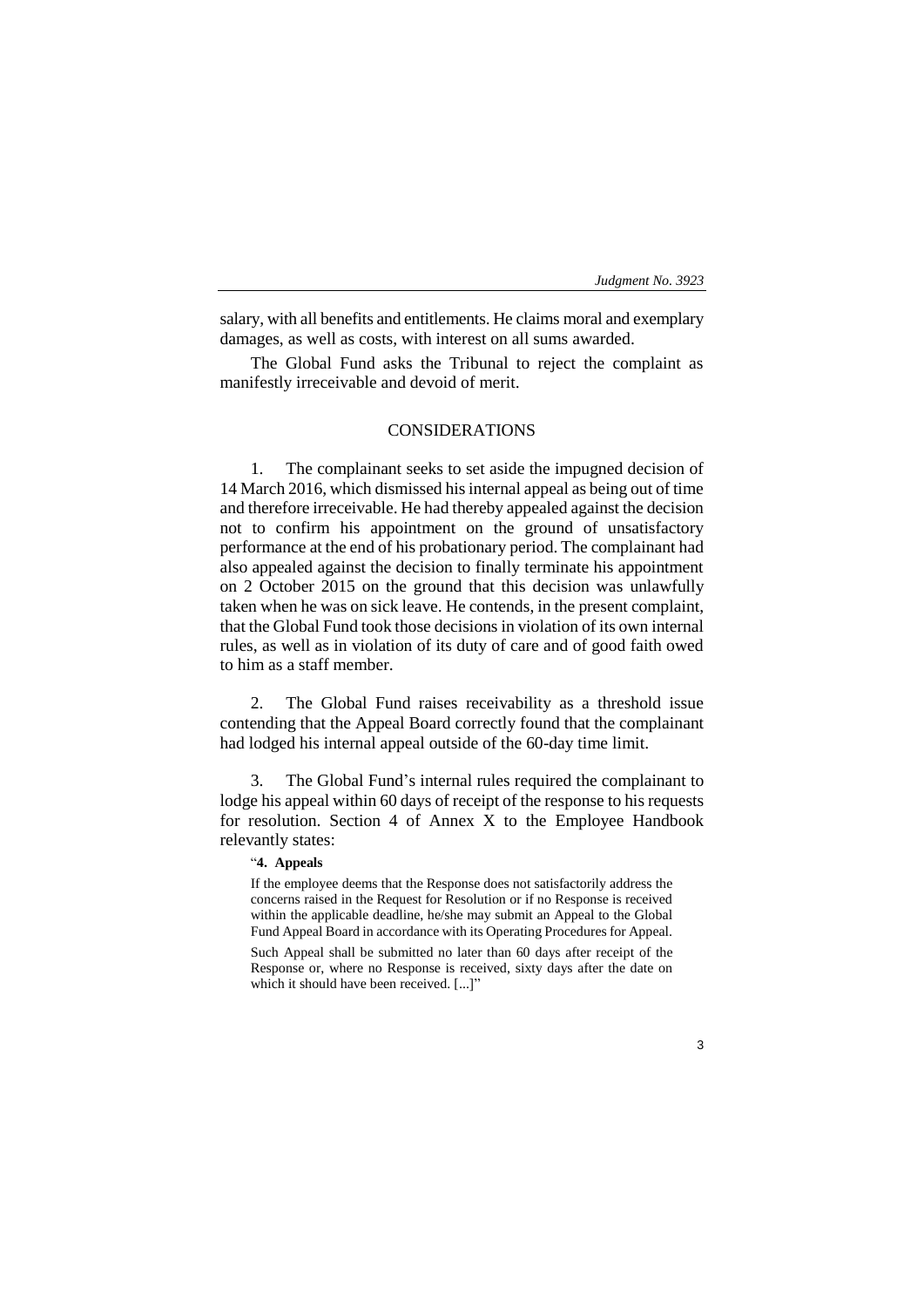Section 2.1.a of the Operating Procedures for Appeal relevantly states as follows:

## "**2. Initial Proceedings**

## **2.1. Submission of an Appeal**

2.1.a. An Appellant may submit an appeal by completing, dating and signing a Request for Appeal Form (see Attachment 1), and submitting it, along with supporting documents, to the [Office of the Appeal Board] no later than 60 days after receipt of the Administration's Response [...]."

4. In his decision, the Chair of the Appeal Board referred to the Tribunal's consistent case law that time limits are an objective matter of fact, which guarantee legal certainty for the parties and the Tribunal. The Chair of the Appeal Board referred to Judgment 2266, considerations 2 and 3, and Judgment 2901, consideration 11. This case law is fully reproduced in a recent restatement made in Judgment 3651, considerations 5 and 6:

"5. In Judgment 3311, considerations 5 and 6, the Tribunal reiterated that the time limits for internal appeal procedures serve the important purposes of ensuring that disputes are dealt with in a timely way and the rights of parties are known to be settled at a particular point of time. The Tribunal relevantly rationalized this approach in the following terms: time limits are an objective matter of fact and strict adherence to them is necessary, otherwise the efficacy of the whole system of administrative and judicial review of decisions potentially adversely affecting the staff of international organisations would be put at risk. Flexibility about time limits should not intrude into the Tribunal's decision-making even if it might be thought to be equitable or fair in a particular case to allow some flexibility. To do otherwise would 'impair the necessary stability of the parties' legal relations' (see Judgment 2722, consideration 3). However, there are some exceptions to this general approach, which have been expressed in the Tribunal's case law.

Additionally, however, [the relevant provision] provides that the Appeals Committee may consider an appeal that has been filed out of time to be receivable if it finds that the failure to abide by the time-limit was for a reason that was outside of the complainant's control and the length of the delay in filing was reasonable in the circumstances of the case.

6. The complainant only states that his appeal was hampered because upon being separated from service, [the international organization] discontinued his email account and that this action delayed his preparation of the appeal. It is however noted that the [international organization] re-activated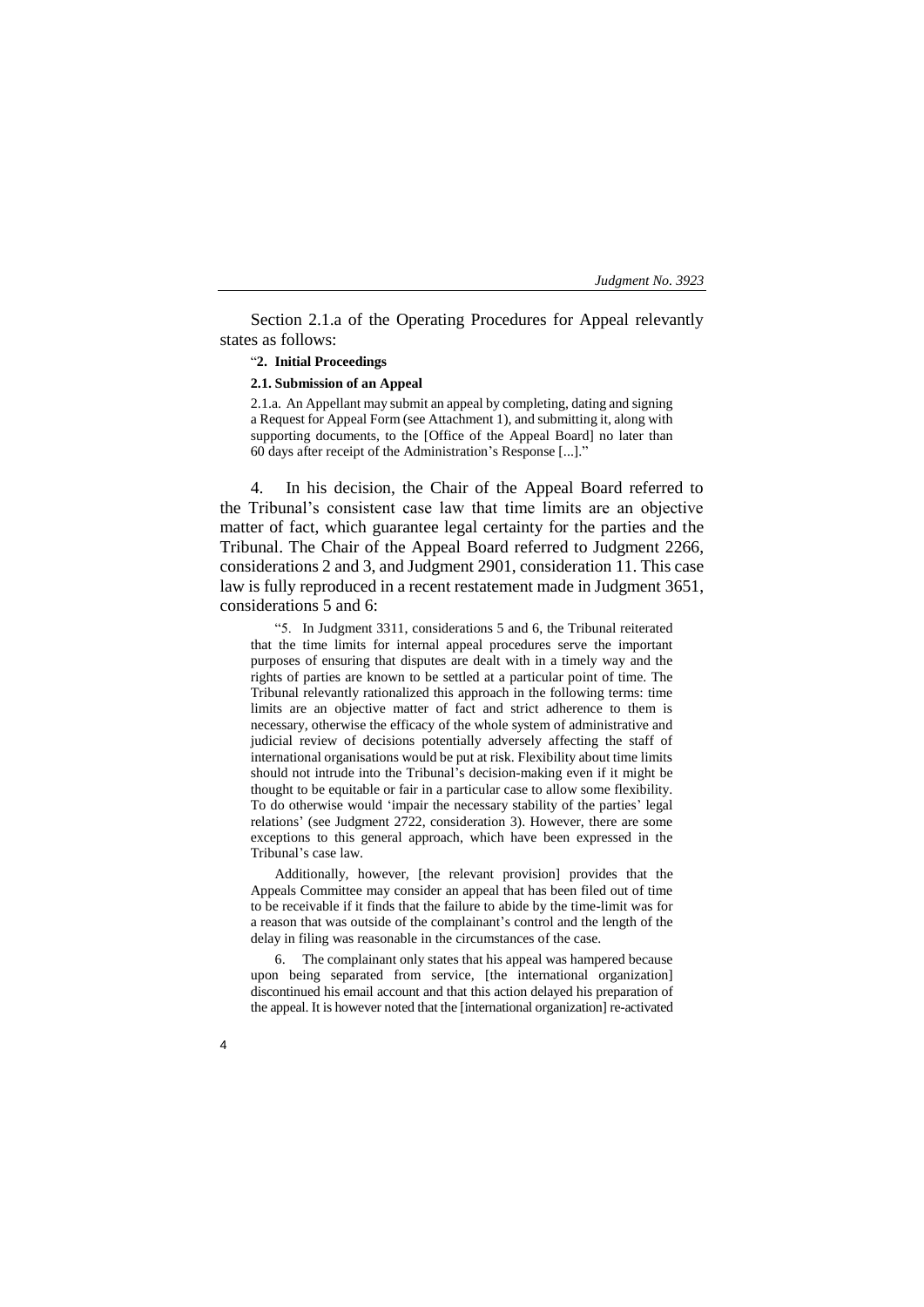5

the complainant's account a week later for thirty days. As the Appeals Committee found, this circumstance did not justify the late filing of the complainant's appeal some two and a half months after his account was restored. Accordingly, the complaint is irreceivable, under Article VII, paragraph 1, of the Statute of the Tribunal, as the complainant has not exhausted the internal means of appeal and has failed to submit his appeal to the Director-General within the prescribed time limit required by [the relevant provision]."

5. The Chair of the Appeal Board noted the complainant's statement that "due to travel and other complications (lack of access to the Internet where [he] was in Africa)" it was not until 27 October 2015 that he had accessed the email dated 20 October 2015 informing him that his requests for resolution were dismissed. The Chair of the Appeal Board held that "[t]his submission without any substantiation or corroboration cannot be accepted as such [as it is consistent principle] that, when submissions are made, it is for the party that makes [them] to provide convincing [...] evidence", which the complainant had failed to do. The Chair found that, even if the complainant had opened the email on 27 October, he had not provided any good reason to explain why he was unable to lodge the appeal "within the time limits and why he waited until 27 December 2015 to submit his appeal". Additionally, the Chair stated that the complainant did not request a waiver under Section 1.3 of the Operating Procedures to extend the time limit, neither did he provide any evidence of extraordinary circumstances that fitted into one of the exceptions to the general rule for strict adherence to specified time limits. Essentially, the Chair of the Appeal Board dismissed the complainant's internal appeal because he found that it was lodged one day out of time; he had not applied for a waiver of the time limit and he provided no evidence that the appeal fell within any of the exceptions to the general rule regarding irreceivability.

6. The Global Fund however provides evidence to the Tribunal which shows that the complainant had on 21 October 2015 acknowledged receipt of the Global Fund's email of 20 October 2015 containing its response to his requests for resolution. In that acknowledgement, he objected "strongly to the decision [...] not to confirm [his] appointment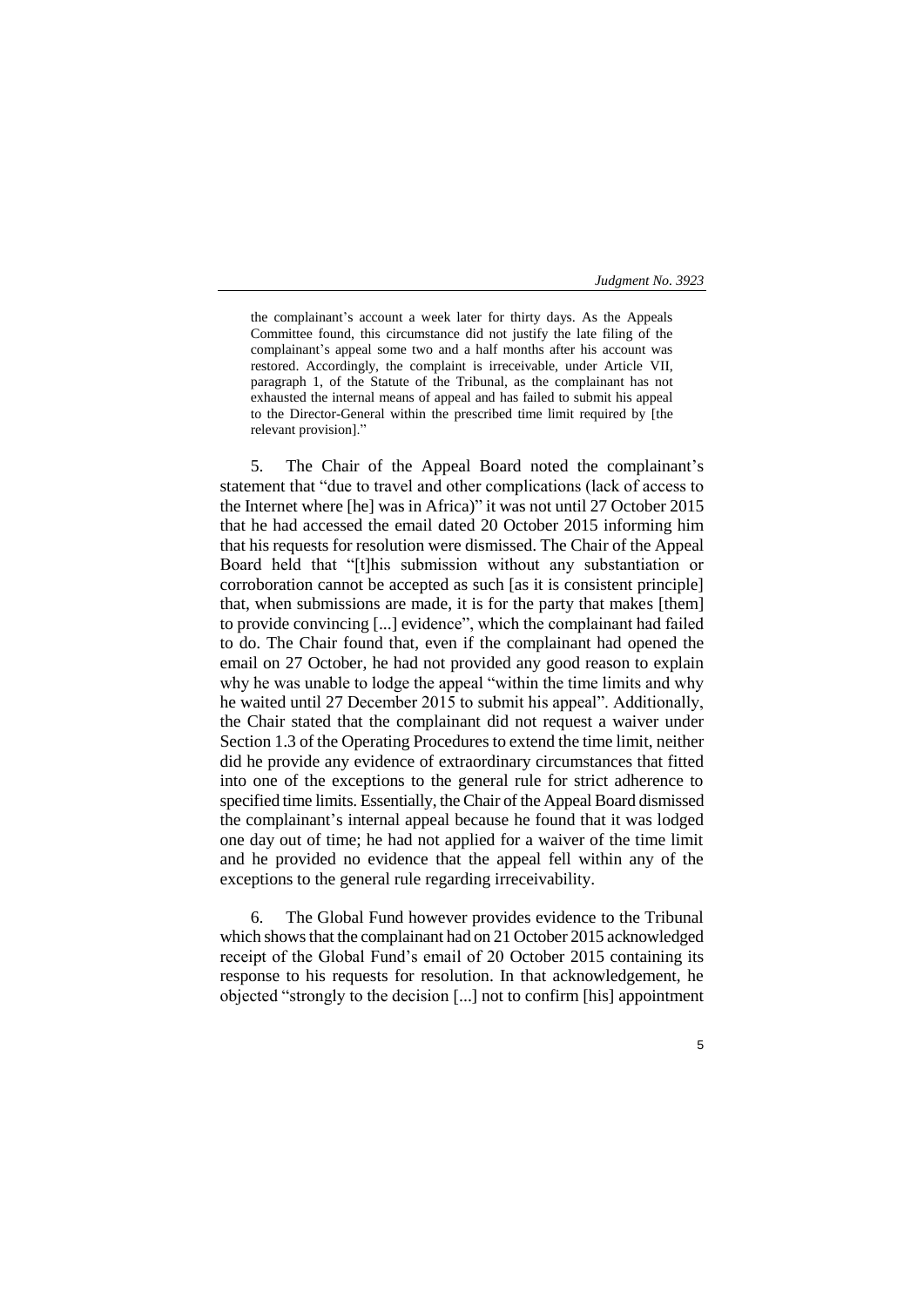as a Senior Program Officer in [the] Grant Management Division following [his] probation". He stated that he intended to file a formal appeal with the Appeal Board in accordance with the Global Fund's Grievance and Dispute Resolution provisions. The Global Fund also provides a Separation Entitlement Form which the complainant completed. In it, he entered the start date for his service as 9 March 2015 and separation date as 2 October 2015. He dated the Form 23 October 2015. The Tribunal infers from the above that the complainant knew from the letter of 20 October that the date of his separation was confirmed and that he received the response to his requests for resolution on 21 October 2015. He was therefore notified of the decision on that date.

7. Consequently, when the complainant lodged his internal appeal on 27 December 2015 it was 67 days after he was notified of the decision to dismiss his requests for resolution and six days outside the time limit for lodging the appeal, the  $20<sup>th</sup>$  December being a Sunday. His appeal would still have been one day outside of the time limit if, as he asserts, he only read it on 27 October 2015. He has provided no evidence of circumstances which would bring his appeal into any of the exceptions to the general rule for strict adherence to specified time limits. His complaint is therefore irreceivable as he did not exhaust the internal means of redress which were open to him under the Global Fund's internal regulations as Article VII, paragraph 1, of the Tribunal's Statute requires. His complaint will therefore be dismissed in its entirety.

8. In these circumstances, an oral hearing would serve no useful purpose and the complainant's application to that effect is rejected.

# DECISION

For the above reasons, The complaint is dismissed.